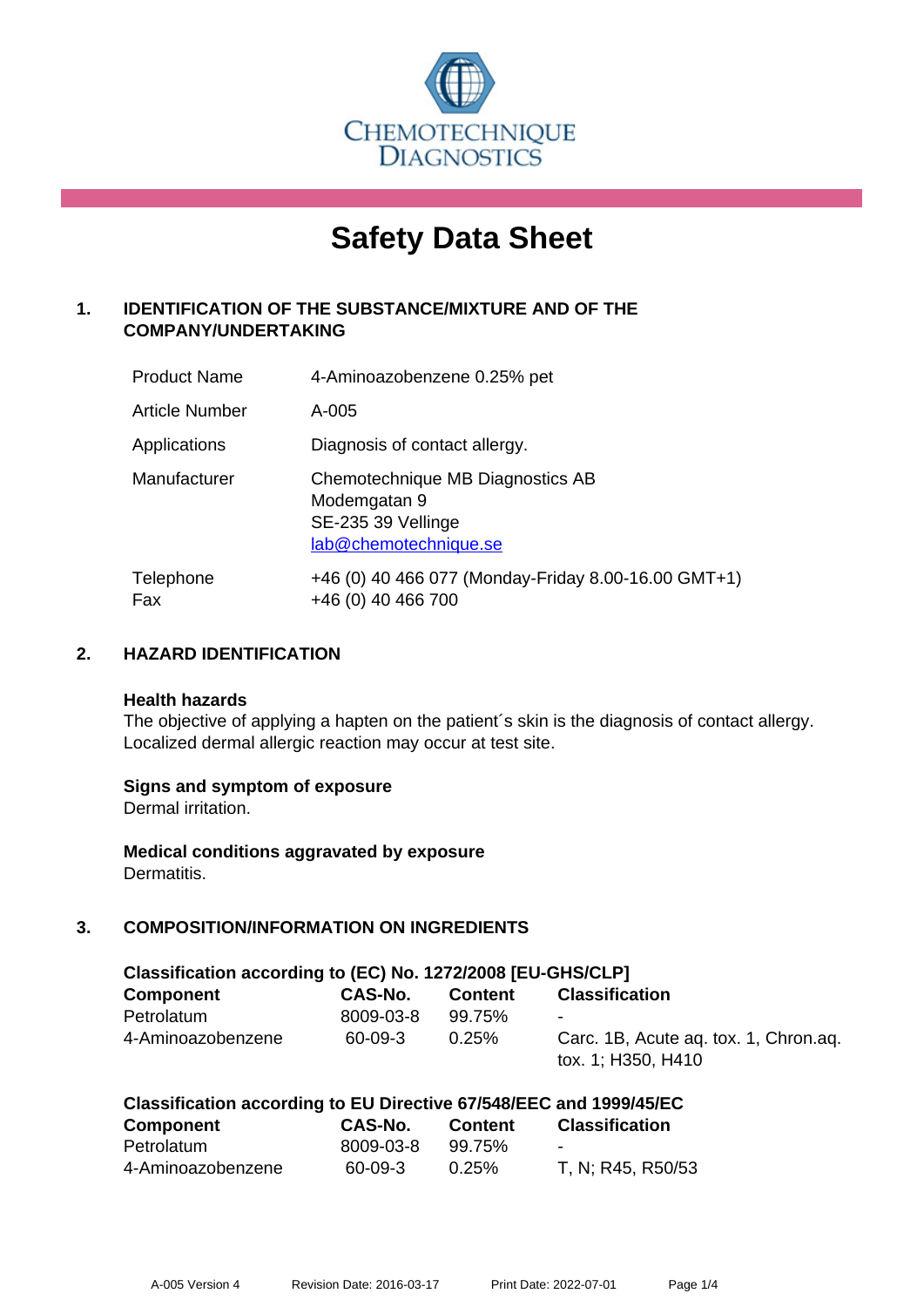## **4. FIRST AID MEASURES**

## **Emergency and first aid procedures**

Obtain medical attention.

# **5. FIRE-FIGHTING MEASURES\***

#### **Suitable extinguish media**

CO2, powder or water spray. Fight larger fires with water spray or alcohol resistant foam.

# **For safety reasons unsuitable extinguishing agents**

Water with full jet.

## **Special protective equipment for fire-fighters**

Wear self-contained respiratory protective device. Wear fully protective suit.

\*Data is shown for petrolatum only

## **6. ACCIDENTAL RELEASES MEASURES**

**Steps to be taken if material is released or spilled** Contain and place in a closed container.

# **7. HANDLING AND STORAGE**

**Precautions to be taken in handling and storage** Store dark at 5-8°C. Avoid extended exposure to light. FOR EXTERNAL USE ONLY.

# **8. EXPOSURE CONTROLS/PERSONAL PROTECTION**

**Respiratory protection** Not required.

**Ventilation** Local exhaust.

**Protective gloves** Disposal gloves.

#### **Eye protection** Not required with normal use.

## **Work/Hygienic practices**

Wash hands after each use.

## **9. PHYSICAL AND CHEMICAL PROPERTIES**

Odour **Odourless** 

Appearance **Orange Semi-solid** 

Melting point\* 50-55° C Flash point\*  $>100^{\circ}$ C

Boiling point\* No data available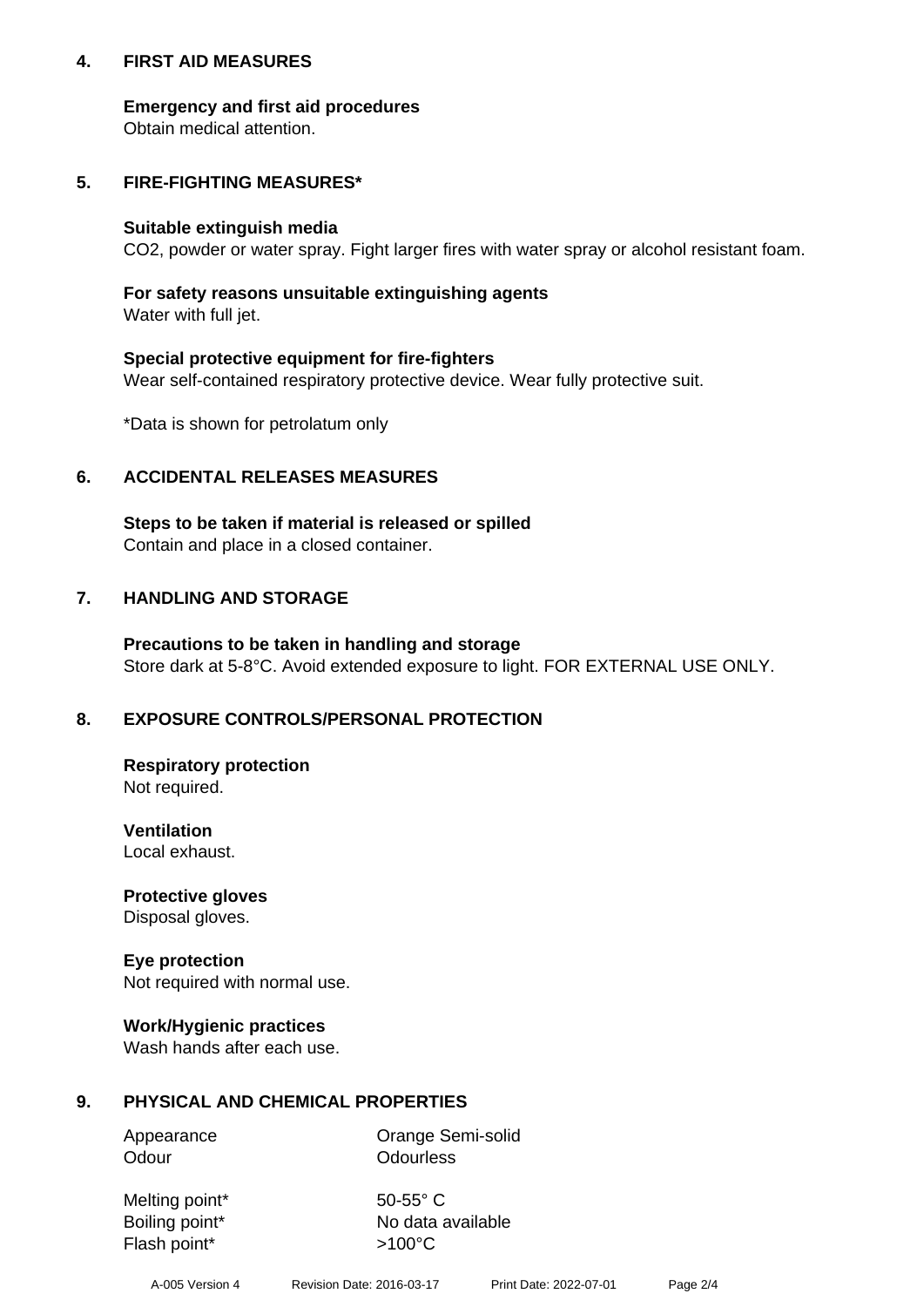Density\* No data available. Solubility in/Miscibility with Water\*

Self ignition\* Product does not self ignite. Danger of explosion\* Product does not present an explosion hazard. Insoluble

\*Data is shown for petrolatum only

# **10. STABILITY AND REACTIVITY**

#### **Incompability**

May react with strong oxidizing agents.

#### **Stability**

Stable at recommended storage conditions.

#### **Hazardous byproducts**

Combustion may generate CO, CO2 and other oxides.

**Hazardous polymerization**

Will not occur.

## **11. TOXICOLOGICAL INFORMATION**

No data available.

## **12. ECOLOGICAL INFORMATION**

No data available.

## **13. DISPOSAL CONSIDERATIONS**

#### **Waste disposal method**

Comply with federal, state/provincial and local regulation.

#### **14. TRANSPORT INFORMATION**

Not dangerous goods.

## **15. REGULATORY INFORMATION**

The classification is according to the latest editions of the EU lists, and extended by company and literature data.

#### **16. OTHER INFORMATION**

#### **Text of H-statements and R-phrases mentioned in Section 3**

| Carc. 1B                              |                           | Carcinogenicity (Category 1B)                             |          |
|---------------------------------------|---------------------------|-----------------------------------------------------------|----------|
| Acute ag. tox. 1                      |                           | Acute aquatic toxicity (Category 1)                       |          |
| Chron. aq. tox. 1<br>H <sub>350</sub> |                           | Chronic aquatic toxicity (Category 1)<br>May cause cancer |          |
| A-005 Version 4                       | Revision Date: 2016-03-17 | Print Date: 2022-07-01                                    | Page 3/4 |